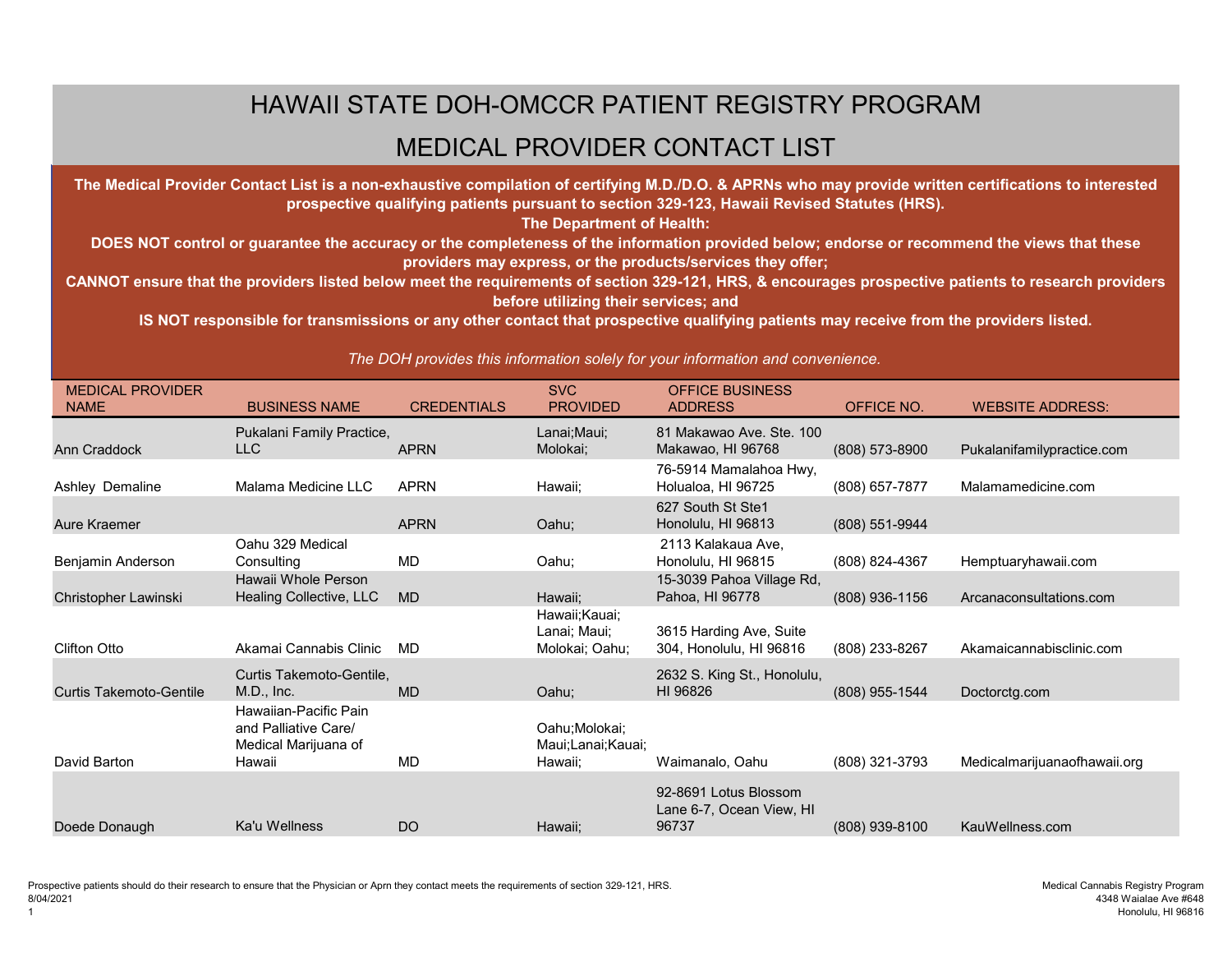| <b>MEDICAL PROVIDER</b><br><b>NAME</b> | <b>BUSINESS NAME</b>                                  | <b>CREDENTIALS</b> | <b>SVC</b><br><b>PROVIDED</b>                    | <b>OFFICE BUSINESS</b><br><b>ADDRESS</b>                      | OFFICE NO.         | <b>WEBSITE ADDRESS:</b>     |
|----------------------------------------|-------------------------------------------------------|--------------------|--------------------------------------------------|---------------------------------------------------------------|--------------------|-----------------------------|
|                                        |                                                       |                    |                                                  | 1188 Bishop St. Suite 1804                                    |                    |                             |
| <b>Edward Christenson</b>              | Pala'au Consulting, LLC                               | MD                 | Oahu;                                            | Honolulu, HI 96813                                            | (808) 626-5285     | Mmjhonolulu.com             |
| <b>Edward Lam</b>                      | <b>ACE Wellness LLC</b>                               | <b>MD</b>          | Oahu;                                            | 1188 Bishop St. Ste. 3208                                     | (808) 955-7897     |                             |
| <b>Hart Miller</b>                     |                                                       | <b>MD</b>          | Hawaii;                                          | 15-2931 Pahoa VIIIage Rd                                      | (808) 209-9179     |                             |
| <b>Irving Harper III</b>               |                                                       | <b>MD</b>          | Hawaii; Maui;                                    | 89 Hookele St. Ste.102,<br>Kahului, HI 96732                  | (716) 299-8570     |                             |
|                                        |                                                       |                    |                                                  | 169 Ma'a Street, Kahului,                                     |                    |                             |
| Ivy Lou Hibbitt                        | Certicann                                             | <b>APRN</b>        | Maui; Kauai; Oahu; HI 96732                      |                                                               | (808) 757-9480     | Certicann.com               |
| Jackson Friedman                       | Jackson Friedman DO<br><b>PLLC</b>                    | <b>DO</b>          | Maui;                                            | 100 Keokea PI, Kula, HI<br>96790                              | (808) 354-1698     | Jacksonfriedman-do.com      |
| James Berg                             | <b>Greener Healing Ways</b>                           | <b>MD</b>          | Hawaii;                                          | 55-3435 Akoni Pule Hwy,<br>#10 Hawi, HI 96719                 | (808) 889-1822     | Greenerhealingways.com      |
| Jeffrey Chester                        | Jeffrey H. Chester, DO                                | <b>DO</b>          | Hawaii; Kauai;<br>Lanai; Maui;<br>Molokai; Oahu; | 1063 Lower Main St. Ste<br>C212, Wailuku, HI 96793            | (808) 249-8887     | Ponohealthcare.com          |
| Jeffrey Maehara                        | Hawaii Wellness MD,<br><b>LLC</b>                     | <b>MD</b>          | Oahu;                                            | 1441 Kapiolani Blvd., Suite<br>1419 Honolulu, Hawaii<br>96814 | (808) 955-3937     | HawaiiWellnessMD.com        |
| John Magauran                          | Hawaii Wellness Group,<br><b>LLC</b>                  | <b>MD</b>          | Oahu;                                            | 1314 South King St Suite<br>1655                              | (808) 924-7246     | Hiwellnessgroup.com         |
| John Paul Moses III                    | <b>Advanced Psychiatric</b><br>and Addiction Medicine | <b>APRN</b>        | Oahu;                                            | 98-1247 Kaahumanu St<br>#110A, Aiea, HI 96701                 | $(808) 888 - 0422$ |                             |
| <b>John Paul Moses III</b>             | Hawaii Health and Harm<br><b>Reduction Center</b>     | <b>APRN</b>        | Oahu;                                            | 677 Ala Moana Blvd #226,<br>Honolulu, Hawaii 98813            | (808) 521-2437     | Hhhrc.org                   |
| John Paul Moses III                    | <b>Primary Care Plus</b>                              | <b>APRN</b>        | Oahu;<br>Hawaii; Kauai;                          | 98-1247 Kaahumanu Street<br>#116 Aiea, Hawaii, 96701          | $(808)$ 954-4500   | Pcareplus.com               |
| Karen Johnson                          | <b>Functional Medicine of</b><br>Hawaii               | <b>MD</b>          | Lanai; Maui;<br>Molokai;Oahu;                    | 56-3026 Puakea Bay Drive,<br>Hawi, HI 96719                   | (808) 657-4841     | Karendjohnsonmd.com         |
| Kevin Baiko                            | Hawaii Compassionate<br>Care                          | MD                 | Kauai; Hawaii;                                   | 4-1565 Kuhio Highway<br>Suite B Kapaa, HI 96746               | (808) 854-6335     | Hawaiicompassionatecare.com |
| Krishanna Takemoto-Gentile MD Inc.     | <b>Curtis Takemoto-Gentile,</b>                       | <b>MD</b>          | Oahu;                                            | 2632 S. King Street<br>Honolulu HI 96826                      | (808) 955-1544     | Doctorctg.com               |
|                                        | Allure Derm and                                       |                    |                                                  | 94-216 Farrington Hwy,                                        |                    |                             |
| Lehuanani Akau                         | <b>Wellness Center LLC</b>                            | <b>APRN</b>        | Oahu; Hawaii;                                    | B209, Waipahu HI 96797                                        | (808) 200-0209     |                             |
| <b>Liat Miller</b>                     | Pukalani Family Practice,<br><b>LLC</b>               | <b>APRN</b>        | Lanai; Maui;<br>Molokai;                         | 81 Makawao Ave. Ste. 100<br>Makawao, HI 96768                 | (808) 573-8900     | Pukalanifamilypractice.com  |